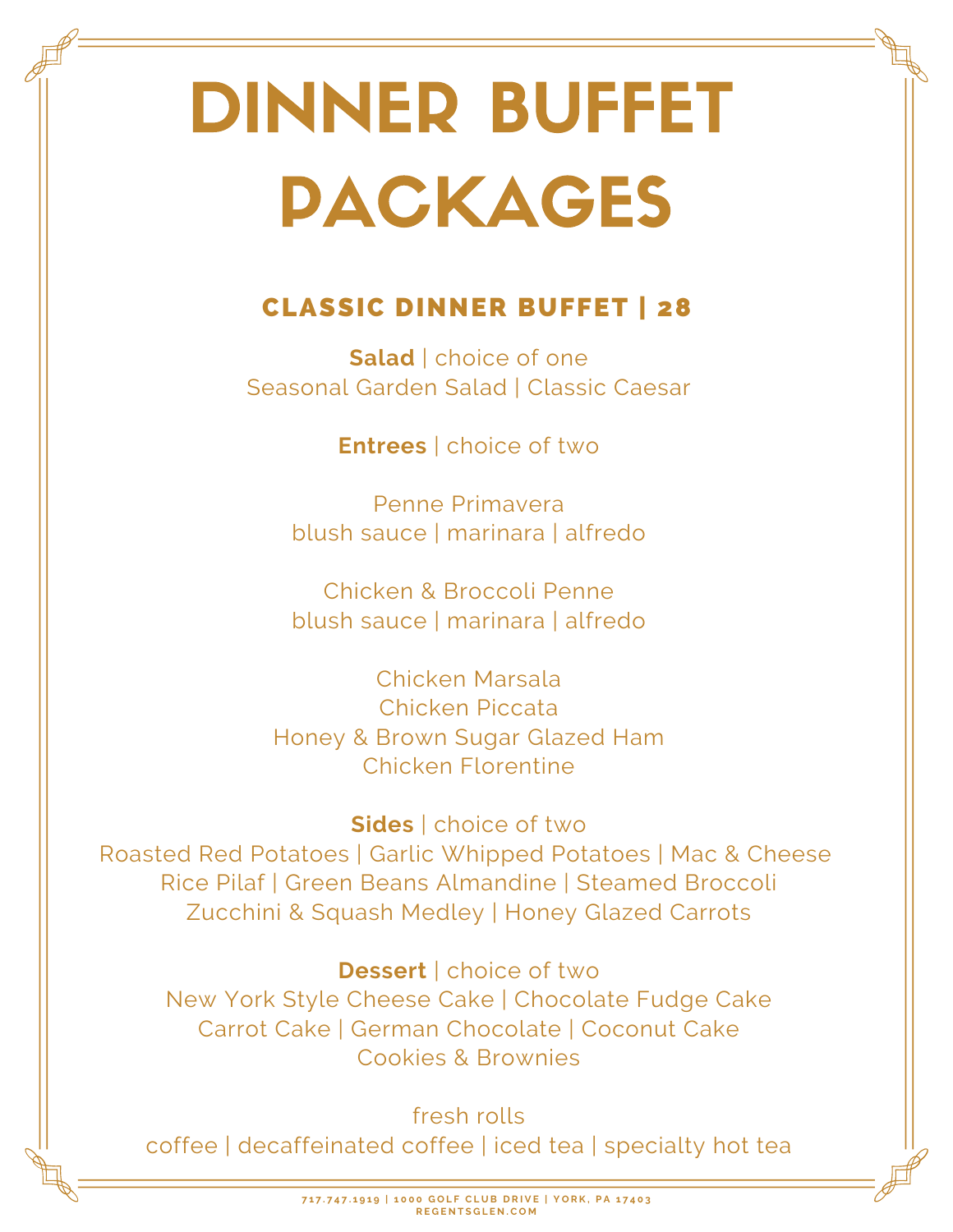## SIGNATURE DINNER BUFFET | 34

**Fresh Salad** | choice of one Seasonal Garden Salad | Classic Caesar | Spinach Salad

**Entrees** | choice of two Seafood Imperial Chicken Florentine Vegetarian Penne Primavera Apple & Goat Cheese Stuffed Chicken Flank Steak with Bordelaise Grilled Mahi Mahi with Pineapple Salsa Burgundy Beef Tips with Wild Mushrooms Shrimp Scampi with Penne Pasta Southern Style Fried Chicken Roasted Turkey Breast with Cranberry Chutney Sliced Pork Loin with Cherry Demi-Glace

**Sides** | choice of two Roasted Red Potatoes | Garlic Whipped Potatoes Mac & Cheese | Rice Pilaf | Green Beans Almandine Steamed Broccoli | Zucchini & Squash Medley | Honey Glazed Carrots

#### **Dessert** | choice of two

New York Style Cheese Cake | Chocolate Fudge Cake | Carrot Cake German Chocolate | Coconut Cake | Cookies & Brownies

fresh rolls

coffee | decaffeinated coffee | iced tea | specialty hot tea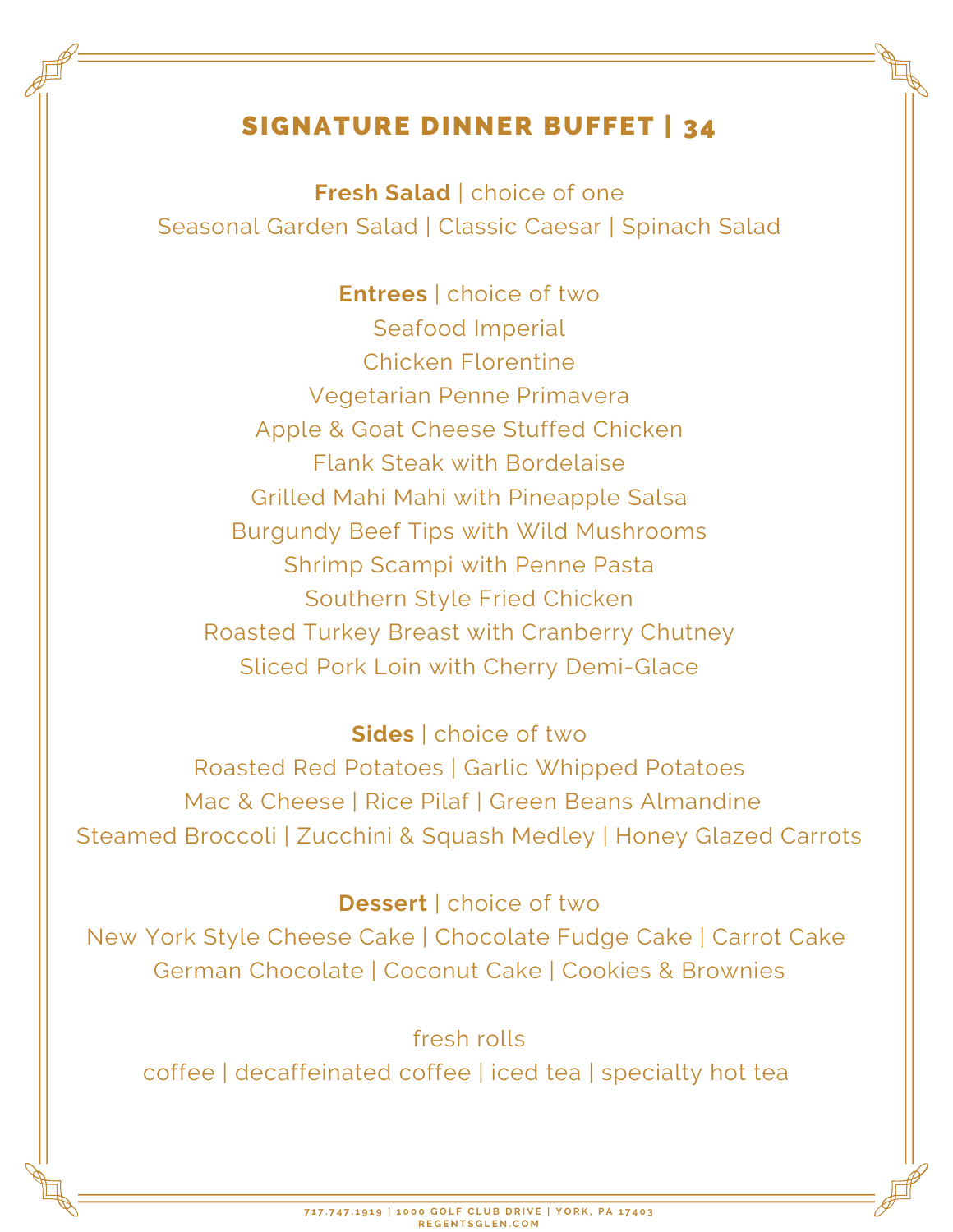## DELUXE DINNER BUFFET | 40

**Fresh Salad** | choice of one Seasonal Garden Salad | Classic Caesar | Spinach Salad

**Entrees** | choice of two Chicken Oscar topped with crab scampi Bistro Steak Beef Medallions with Cabernet Demi-Glace Apple & Goat Cheese Stuffed Chicken Shrimp & Crab Scampi over Penne Pasta Braised Short Ribs with Wild Mushroom Demi-Glace Bourbon Glazed Salmon

Carved Prime Rib with Au Jus | horseradish cream sauce | 5 Herb Crusted Pork Tenderloin | cracked pepper cream sauce | 3 Carved Bistro Tenderloin | mushroom Bordelaise sauce | 4

## **Sides** | choice of two

Roasted Red Bliss Potatoes | Garlic Whipped Potatoes | Mac & Cheese Rice Pilaf | Green Beans Almandine | Steamed Broccoli Zucchini and Squash Medley | Honey Glazed Carrots

## **Dessert** | choice of two

New York Style Cheese Cake | Chocolate Fudge Cake | Carrot Cake German Chocolate | Coconut Cake | Cookies & Brownies

## fresh rolls

coffee | decaffeinated coffee | iced tea | specialty hot tea

717.747.1919 | 1000 GOLF CLUB DRIVE | YORK, PA 17403 **R E G E N T S G L E N . C O M**